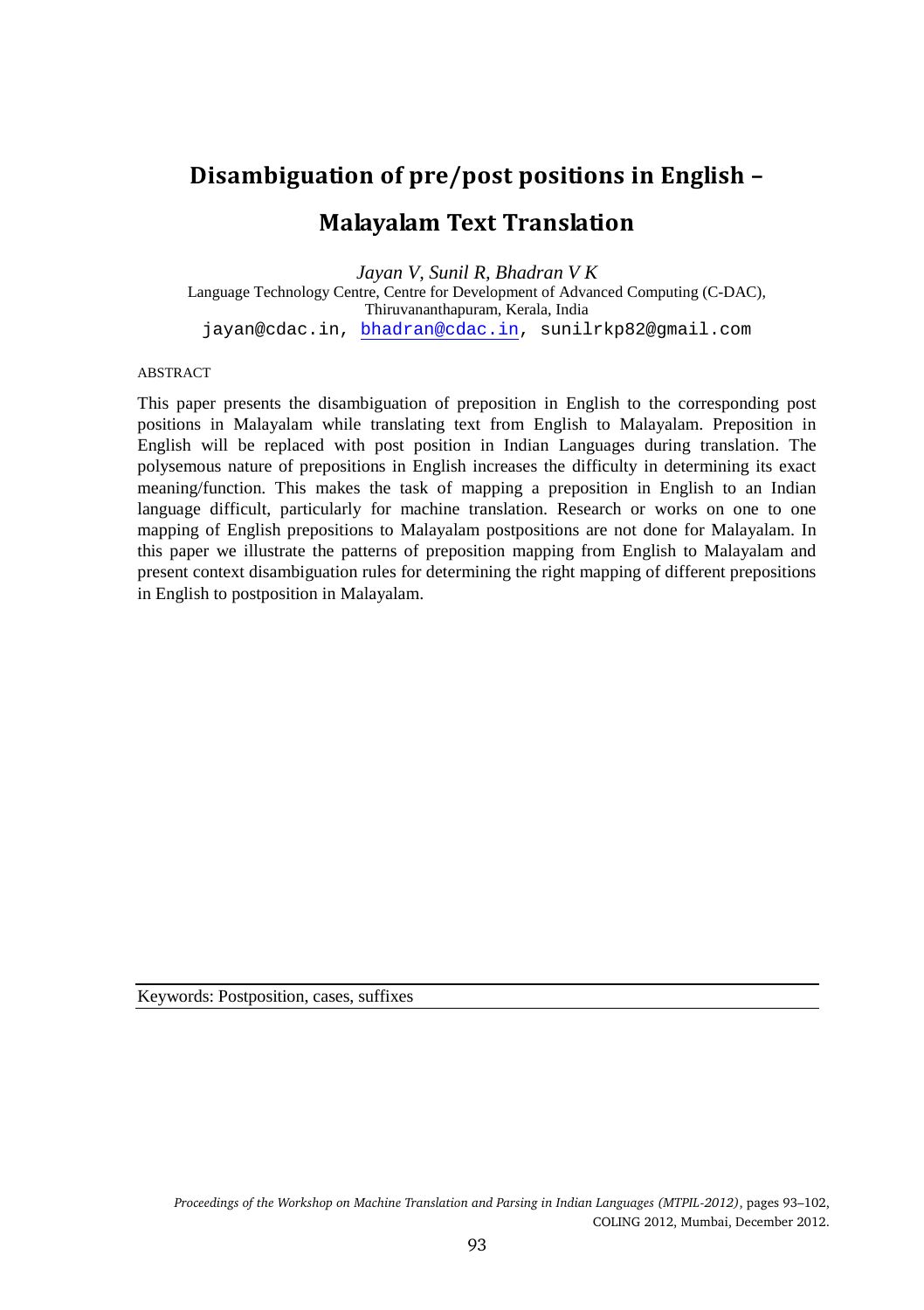### **1. INTRODUCTION**

It has been observed that almost all postpositions in Malayalam function as case endings. Postpositions in Malayalam occur after the nominal. They perform similar to inflectional markers. But unlike inflectional markers, postpositions in Malayalam are free forms. Being invariants, they can stand alone or alongside another free or bound morpheme. Postpositions (PP) in Malayalam [1], [2], [3] are certain forms, which occur immediately after nouns and establish some grammatical relations between the nouns and the verbs of the sentences. In English, the semantic distribution of a single preposition will be varying in different context due to the influence of nouns and main verbs that follow. When an English preposition is translated into Malayalam, the following transformation takes place:

 $(p$ reposition) (object)  $\leftarrow \rightarrow$  (object) [(inflection)][(postpositional-word)].

I played **with**  $Ram.$  ←  $\rightarrow$   $\eta$ a:n  $ra:man$ **re ku:te** kaliccu (ഞാൻ രാമന്റെ കൂടെ കളിച്ചു)

In the example given above the object is modified with a suffix and postposition after it. It is not necessary that both suffix and the postpositional equivalent word occur simultaneously. They may occur independently or together. It will depend on the type of object and verb.

The factors that determine the generation of appropriate postposition in Malayalam for a preposition in English is discussed in detail in this paper.

The correspondence between English prepositions and Malayalam postpositions (inflections and postpositional words) is not direct. The reference object plays a major role in determining the correct preposition sense. Reference object will decide whether the preposition is used in a spatial sense or other sense. A noun phrase (NP) denoting a place gives rise to a spatial postposition. Similarly, an object referring to a time entity produces a temporal expression.

For instance, a preposition *with* can have multiple mapping patterns in Malayalam, as shown below.

Example (1)

a. [with = kont(കൊണ്ട്)]

I wrote with the pen.

ŋa:n pe:na **kont<sup>1</sup>** eYuwi.

ഞാൻ പേന കൊണ്ട പ്യ)ഴുത1

(I) (pen) (PP) (Write PST)

b.  $[with = kute(\omega_{\lambda}) \infty)$ 

```
Radha went with Gopi.
```
ra:dha go:piy**ute kute** pOyi.

രാധ ഗോപിയുടെ കൂടെ പോയി

(Radha) (Gopi) (PP) (go PAST)

c.  $[with = pakkal/vaSaM(\triangle A\omega\omega\omega)]$ 

<sup>&</sup>lt;sup>1</sup> One of the reviewer mentioned that '*kontu*' is an instrumental case and not postposition, but in the paper "An Introduction to postposition in Malayalam for POS tagging" by Dr. S Radhakrishnan Nair mentioned that it is a postposition.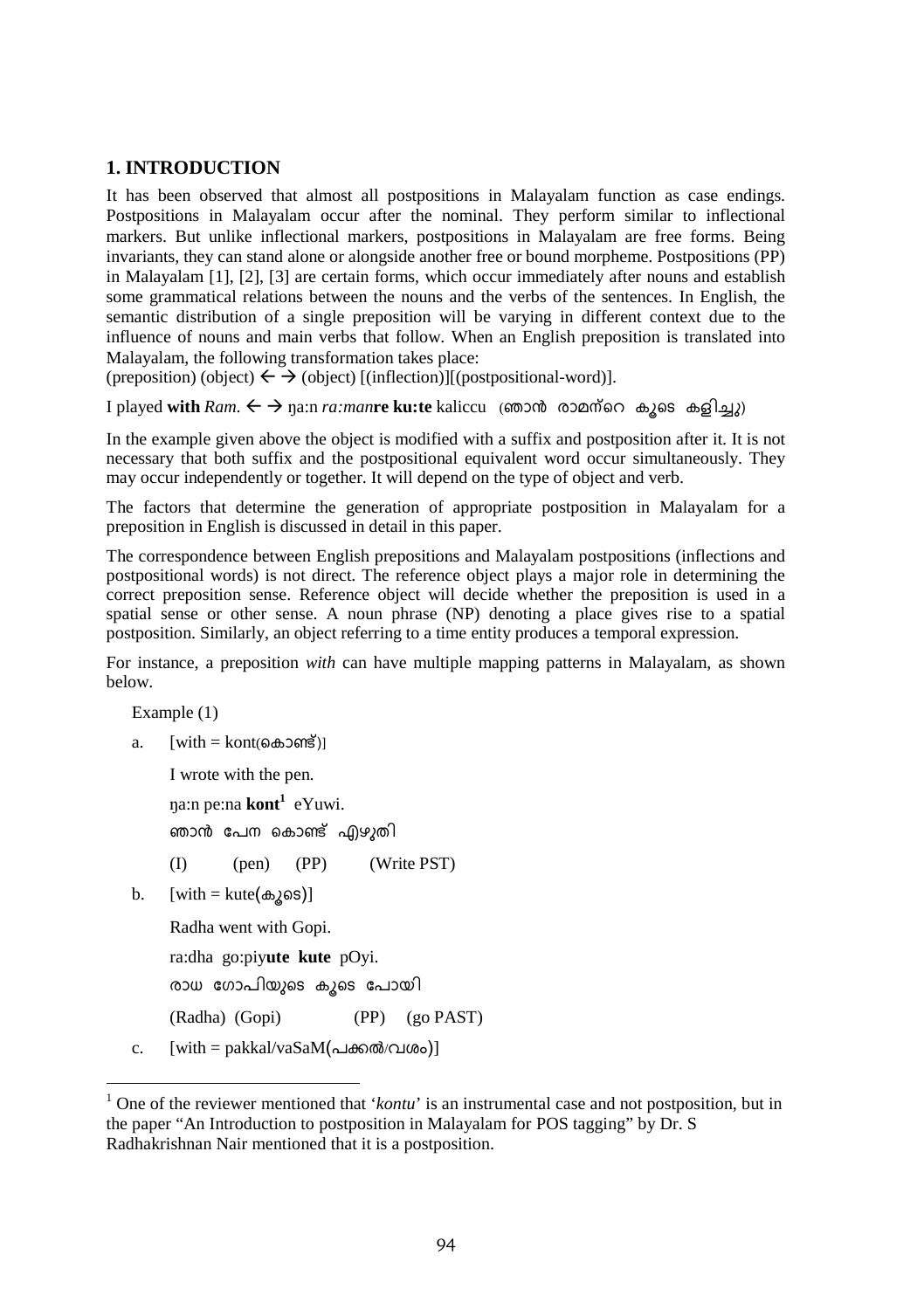Sita has no money with her.

si:wayute **pakkal/vaSaM** panamilla.  $\omega$  സീതയുടെ പക്കൽ/വശം പണമില്ല.

(sita) (PP) (money NEG)

d.  $[with = Ayi]$ 

A bus collided with a car.

bass ka:rum**a:yi** kuttiyiticcu.

ബസ കാറുമായി കൂട്ടിയിടിച്ചു

- (bus) (car PP) (collide PAST)
- e.  $[with = nZe(\phi\sin\theta)]$

What is the problem with you?

ni**nre** praSnaM entha:N ?

നിന്റെ പ്രശ്നം എന്താണ്?

(you PP) (problem) (what QP)

From the above said examples we notice that the preposition with in English can be mapped in Malayalam in multiple ways. This is one of the challenging tasks in machine translation. The different functions of the prepositions need to be disambiguated for their correct mapping in machine translation. In example (1) above, the mapping patterns between English preposition and Malayalam postpositions can be resolved by taking into consideration semantic type of the main verb and that of the nominal elements in the sentence. In (1a) we can see that '*write*' is a verb that requires an instrument to carry out the action. So the agent is given the post position '*kont*'. Similarly for (1b) the verb '*went*' is a directed motion verb. Here this will map with the post position '*kute*'. In (1c), '*have*' is a contain verb. We can map this with the PP '*vaSaM/pakkal*'. In (1d) '*collide*' is a correspond verb, this can be mapped with the PP '*a:yi*'. Here we pointed out the disambiguation of the preposition '*with*' in English with the corresponding postposition equivalent in Malayalam in the translation context. This will be applicable to all Indian languages. The first step in disambiguation is identifying the class of verbs and the semantics of noun phrase (NP) coming as a subject and/object. Then map the preposition accordingly. A similar approach can be followed to other polysemic prepositions also.

In section 4 we present some common patterns of mapping of prepositions from English to Malayalam with respect to selected prepositions. In section 5 we present the major strategies that can be used to handle different preposition mapping patterns that we present in section 4.

#### **2. RELATED WORKS ON POSTPOSITIONS**

There is not much works has been taken up for the disambiguation of postpositions in Malayalam in the computational aspect. *Lilaatilakam* of 14th century A.D is considered as the earliest work which describes Malayalam grammar. Gundert does not use the term 'postpositions' but identifies some 'Noun Particles which are used with case suffixes. Caldwell has described various aspects of case system in Malayalam. Every postposition in his opinion affixed with a case will express a new case relation. The number of cases in Malayalam therefore depends upon the requirements of the speaker and the different shades of meaning he wishes to express. He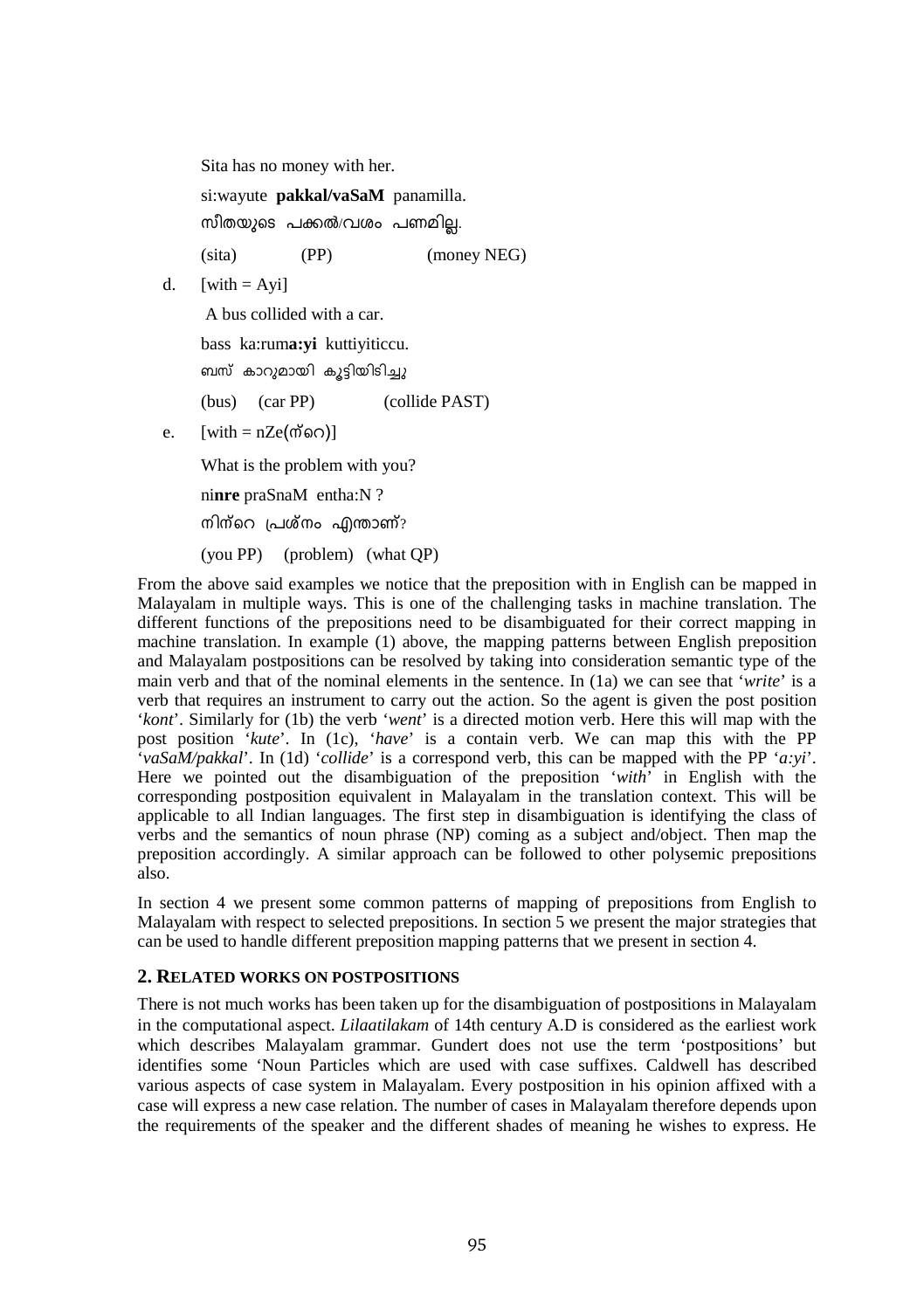also points out that postpositions are in reality separate words and they retain traces of their original character as auxiliary nouns. Rev. George Mathan includes postpositions in taddhitaavyaya (derived connectives) ie, particles derived from nouns or verbs. Among the 150 taddhitaavyayas which he listed, only a few are seemed to be postpositions. Raja Raja Varma defines postpositions (gati) as a particle which modifies cases. He differentiated between case affixes and postpositions and uses the term 'misravibhakti' (mixed case) to indicate cases with postpositions. He also observes that the postpositions are not originally particles (nipaata) but particles derived from nouns or verbs (avyayas). Seshagiriprabhu describes the case system of Malayalam elaborately. He defines postpositions as certain words added to the case affixes to indicate special meaning and he lists eighty postpositions and classified them on the basis of the case affixes.

Similar work has been done for English-Hindi language pair as part of AnglaBharati Machine Translation system development by RMK Sinha et al. In that work the authors clearly mentioned the different prepositions in English and their effect on the target language as postpositions. The paper mainly focused on the language Hindi. For the language like Malayalam, an agglutinative language, some more factors must be taken in to consideration.

### **3. AN OVERVIEW OF THE ENGLISH MALAYALAM MACHINE TRANSLATION SYSTEM(ANGLAMT)**

AnglaMT is a rule based machine translation system based on AnglaBharti technology developed by IIT Kanpur. It takes the English input sentences and passes through the preprocessor module for handling different formats like date, time, acronyms, abbreviations, etc. After preprocessing input text, the system will take all the syntactic and semantic information from the lexical database and processed further in the Morphological analyzer module. There after it goes through the rule base module. In rule base module, based on the information fetched from the morphological analyzer, the sentence gets parsed and generates an interlingua representation. It is generally known as PLIL (Pseudo Lingua for Indian Languages). PLIL will have the word order as that of target language. Here English is having subject-verb-object (SVO) pattern where as Malayalam is having the subject-Object-Verb (SOV) pattern. PLIL contain the root words of the source and target language along with their syntactic and semantic information. This PLIL is going to the text generator as input and text generator is adding the necessary suffixes and other target language dependant words. Depending on the complexity and multiple meaning for a word the system will generate alternate translations. This can be post edited manually as per the user requirement.

#### **4. FEATURES OF POSTPOSITIONS**

Postpositions in a Malayalam indicate case relations. It can be separated from noun phrases by coordinate conjunctions. They can be followed by case affixes. Normally they are disyllabic or polysyllabic and cannot take auxiliary verbs. Postpositions cannot be separated from noun phrases by morphemes other than coordinate conjunction. They cannot replace the present participial  $-e$  by temporal  $um + po:l$ . They are not having the grammatical inflection that is they are indeclinable. Prepositions will not be head of an endocentric construction and cannot be modified by adjectives. They occur only after nouns. They will be deleted in relativization. They cannot occur in the initial position of a sentence and cannot occur immediately after another postposition. They will be an immediate constituent of noun phrases.

#### **5. MAPPING PATTERNS OF COMMONLY USED PREPOSITIONS**

Consider some of the very commonly used prepositions *to* inorder to show the patterns of their mapping in Malayalam.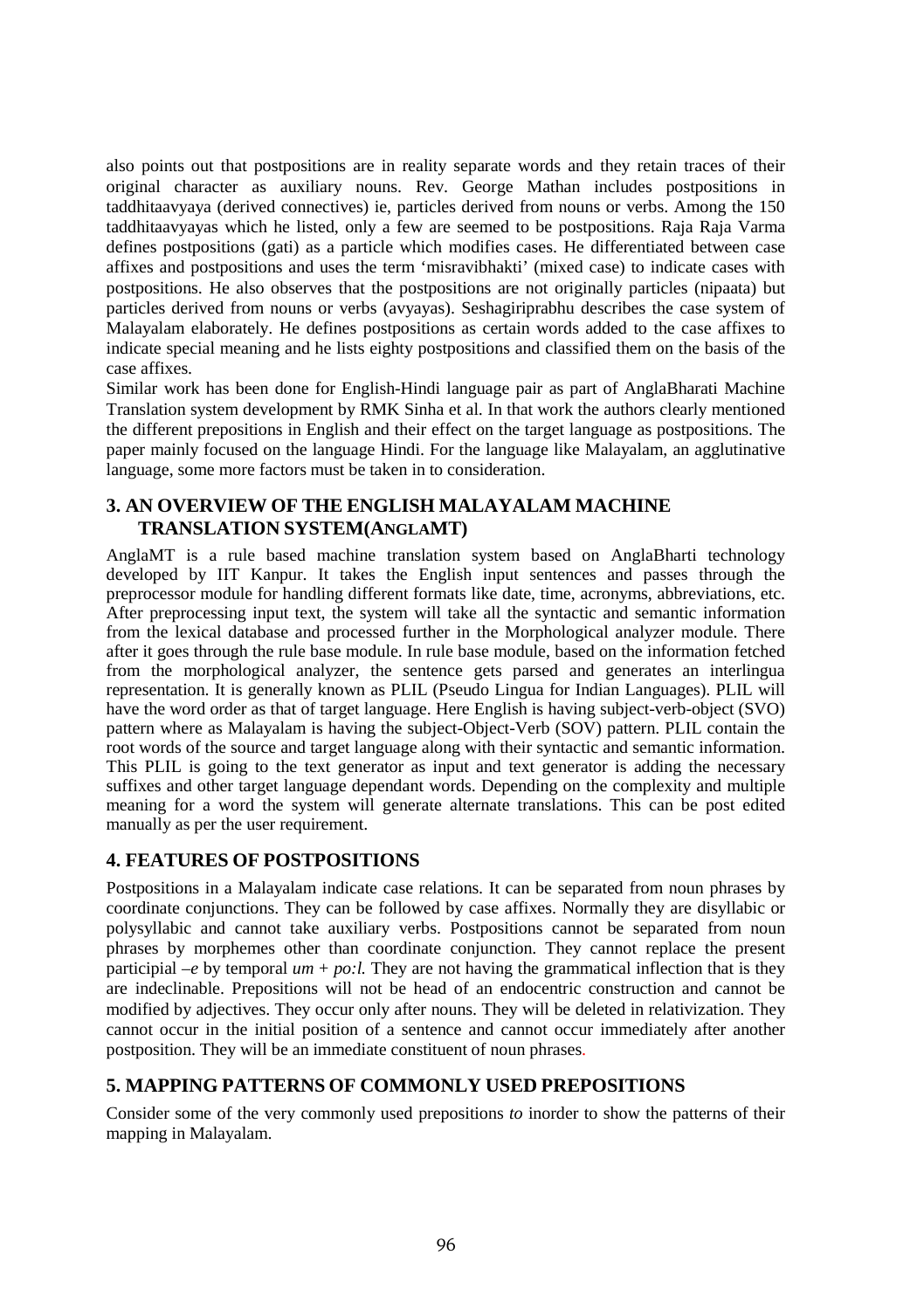to: The preposition to in English can be mapped by different postpositions in Malayalam. The examples are listed in (2) to (6).

 $(2)$  [to = e:kk] The procession goes to Kottayam. Ja:tha ko:ttayathil**e:kk** po:kunnu. ജാഥ കോട്ടയത്തേക്ക് പോകുന്നു. (procession) (kottayam PP) (go PRS) (3)  $[to = 0: t]$  I have spoken to him already. ŋa:n iwinakaM thanne avan**o:t** saMsa:riccittunt. ഞാൻ ഇത1നകം തന്നെ അവനോട് സംസാര1ച്ച1ട്ടുണ്ട. (I) (already) (he PP) (speak PAST)  $(4)$  [to = atuthe:kk] I am going to the king. ŋa:n ra:ja:vinre **atuthe:kk** po:kukaya:N. ഞാനു രാജാവ്വനറെ അടുത്തേക്ക പോകുകയാണ. (I) (king) (PP) (go PRS)  $(5)$  [to = e] Please listen to him. dayava:yi avan**e** Sradhiykku. ദയവായ⊺ അവനെ ശ്രദ്ധ।ക്കൂ (please) (him) (listen) (6)  $[to = kk]$  He is going to the meeting. avan kutikka:Ycay**kk** po:kunnu. അവനു കൂടിക്കാഴചയക്ക പോകുന്നു. (he) (meeting+PP) (go PRS)

#### **6. RULES FOR DISAMBIGUATION OF MULTIPLE PATTERNS OF PREPOSITIONS**

In this section we propose rules for the disambiguation of the above said (section 2) examples having multiple mappings of prepositions. The examples clearly show the difficulty in mapping English prepositions to Malayalam postpositions in machine translation. The two major factors that determine the meaning of a preposition are the semantic type of the main verb and that of the nominal elements that occur with the prepositions. The syntactic and semantic information are extracted from the bilingual lexical database in the system. The dictionary contains more than 50000 entries. The structure of the dictionary entry is as given below:

- 1. abdication
- $2.46$  noun
- 3. ~G abdication
- 4. [activity]
- 5. pariwyAgaM:2
- 6. \*\*\*

First line is the English root word, second line contains the POS category and its inflection information as a category number, third line is the English meaning, fourth line is the semantic information, fifth line is the Malayalam root word and its paradigm number that represents the inflection of a noun based on its case and number.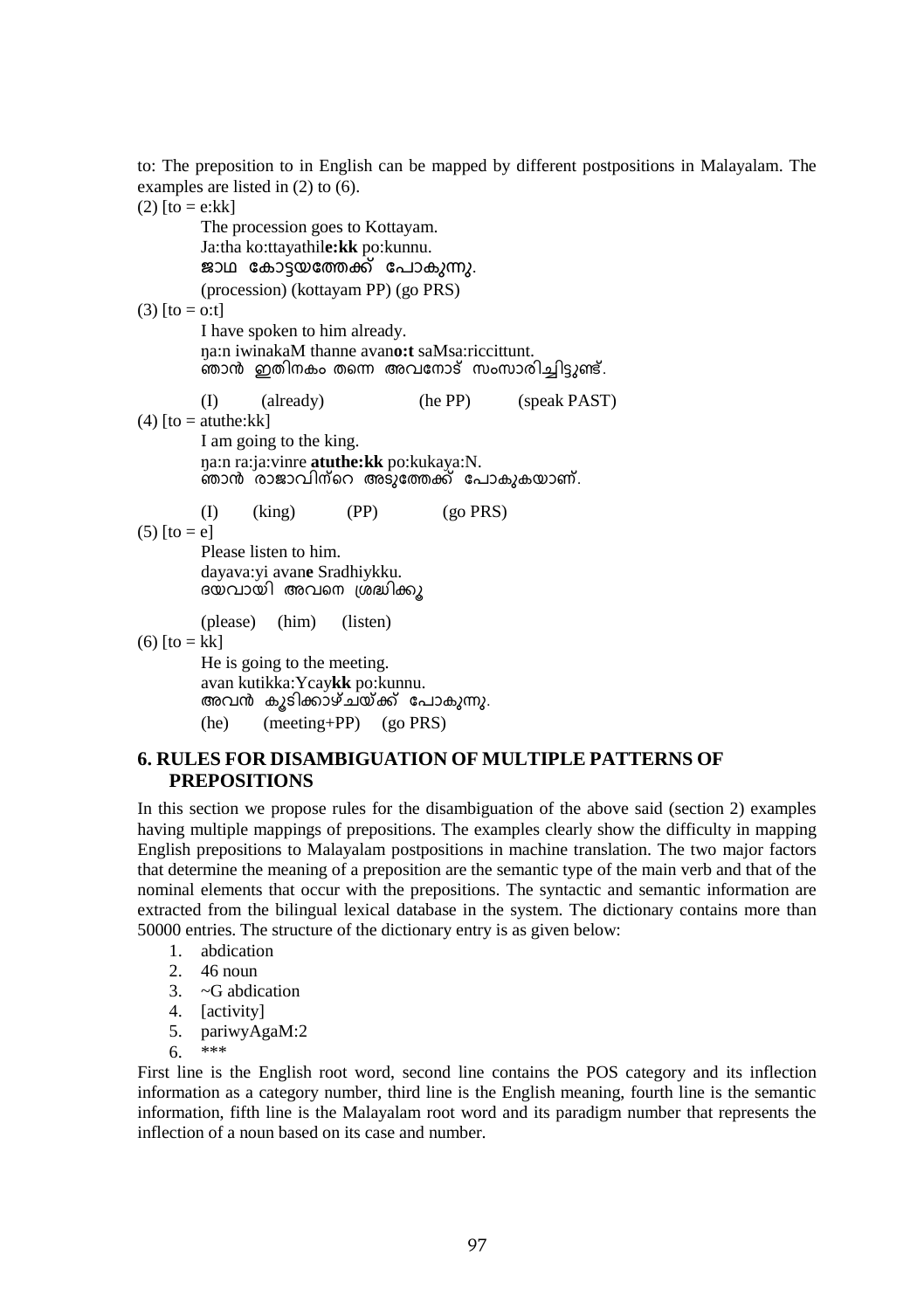We present some of the sample rules that are used to disambiguate prepositions. We use the semantic category of verb and noun to disambiguate the multiple patterns of the prepositions.

**Disambiguation of to:** As mentioned in section 2, the preposition to have different mappings in Malayalam. Rules for generating the correct mappings are illustrated below for the examples presented in section 2.

a. to-NP (place) = NP- e: $kk(2)$ b. to-NP(human) =  $NP$ -o:t (3) c. verb(motion) to-NP = NP- atuthe: $kk(4)$ 

d. verb(mental) to-NP = NP-e  $(5)$ 

e.to-NP(activity/concept) = NP-kk  $(6)$ 

In a similar manner, rules for disambiguation of from, at, in, through, for, by, of and on are given below:

f. from- $NP = NP$ -ninn (7)

g. from-NP(place/time) = NP-muthal 
$$
(8)
$$

- h. at-NP(human) = NP-ne:rkk  $(9)$
- i. at-NP(place) = NP-il  $(10)-(11)$
- i. in-NP(time) =  $NP$ -il (12)
- k. in-NP(currency) = NP-a:yi  $(13)$
- l. in-NP(natural) = NP-ath  $(14)$
- m. through-NP(place) = NP-kuti  $(15)$
- n. through-NP(thing) = NP-ute  $(16)$
- o. for-NP(human) = NP-ve:nti  $(17)$
- p. for-NP(time) = NP-e: $kk(18)$
- q. NP1-by-NP2 (time) = NP2-o:te  $(19)$
- r. NP1 (place)-by-NP2 (place) = NP2-vaYi  $(20)$
- s. by-NP(quantitative) = NP-kaNakkin  $(21)$
- t. of-NP(human\_group) = NP-il  $(22)$
- u. of-NP(concept) = NP-ulla  $(23)$
- v. verb(resultive) of NP(illness) = NP-a:l(24)
- w. on-NP(concept/activity/thing) = NP-il  $(25)$
- x. on-NP(topic) = NP-parri  $(26)$

The disambiguation methods discussed above are based on information about the type of verb and the noun in the relevant structure. In the above explained disambiguation rules, we can see that the case markers (genitive, dative, sociative, locative, instrumental, accusative and nominative) are handled appropriately based on the context. A sample example on how the above constraints can be formulated is illustrated in a tabular form (Table 1).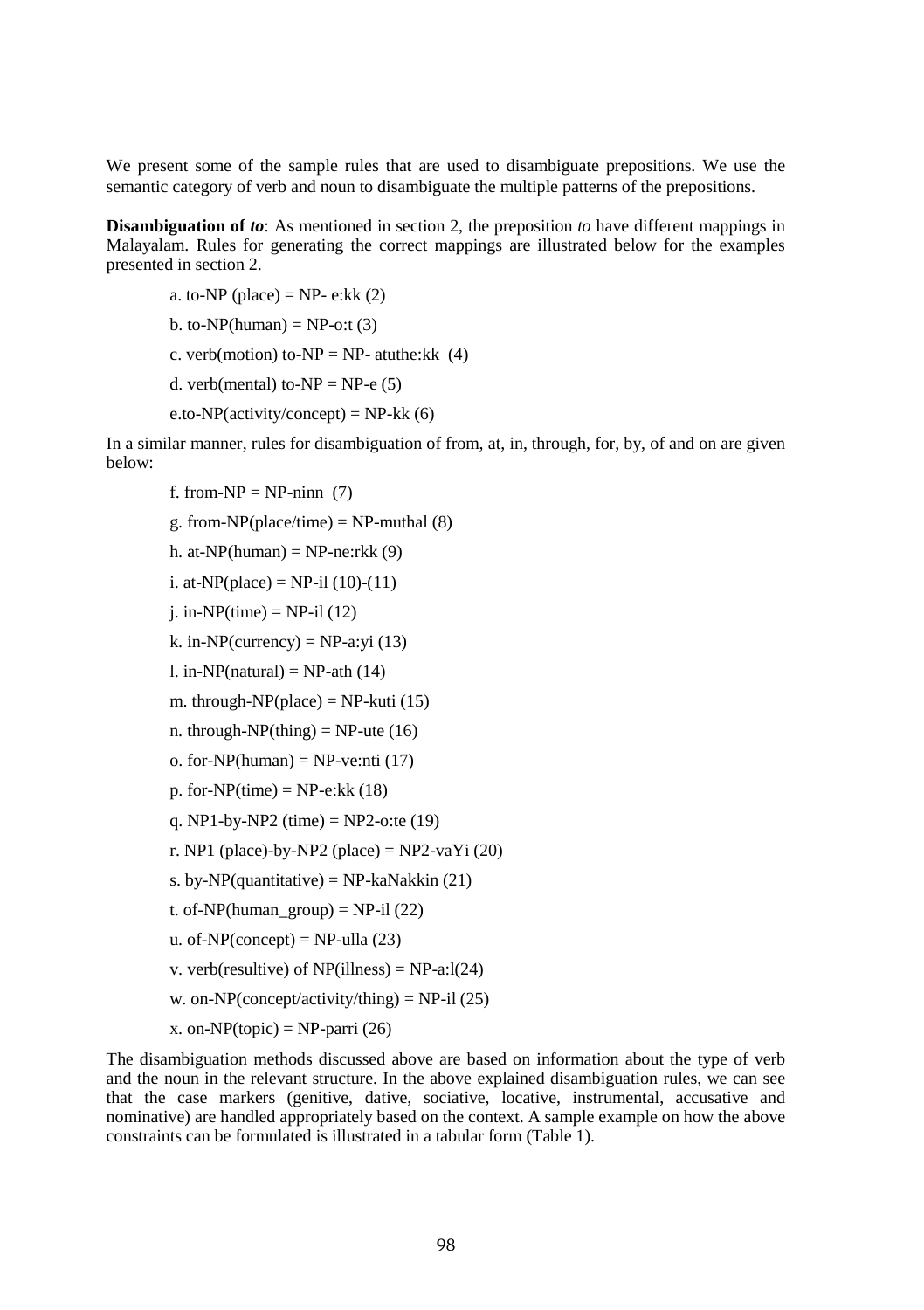| Verb<br>category  |       |       | mov       | mnt   |          |
|-------------------|-------|-------|-----------|-------|----------|
| Verb form         | main  | main  | main      | main  | main     |
| Noun1<br>category | place | human | pst_hldr  | human | activity |
| Noun2<br>category |       |       |           |       |          |
| preposition       | to    | to    | to        | to    | to       |
|                   | e:kk  | o:t   | atuthe:kk | e     | kk       |

# **7. RESULTS**

All the examples illustrated above are taken from the output generated by the machine translation system developed by us. The performance of the system evaluated with a set of about 3000 sentences. The sentences are selected randomly from the corpus collected in the tourism and health domain from different articles and from the internet. The sentences are translated using the MT system developed and then evaluated using the five point scale manually. The ranking points are described below:

- 0 No output provided by the engine concerned.
- 1 The translated output is not comprehensible.
- 2 Comprehensible after accessing the English text.
- 3 Comprehensible with difficulty.
- 4 The text is comprehensible.



Figure 3. Analysis chart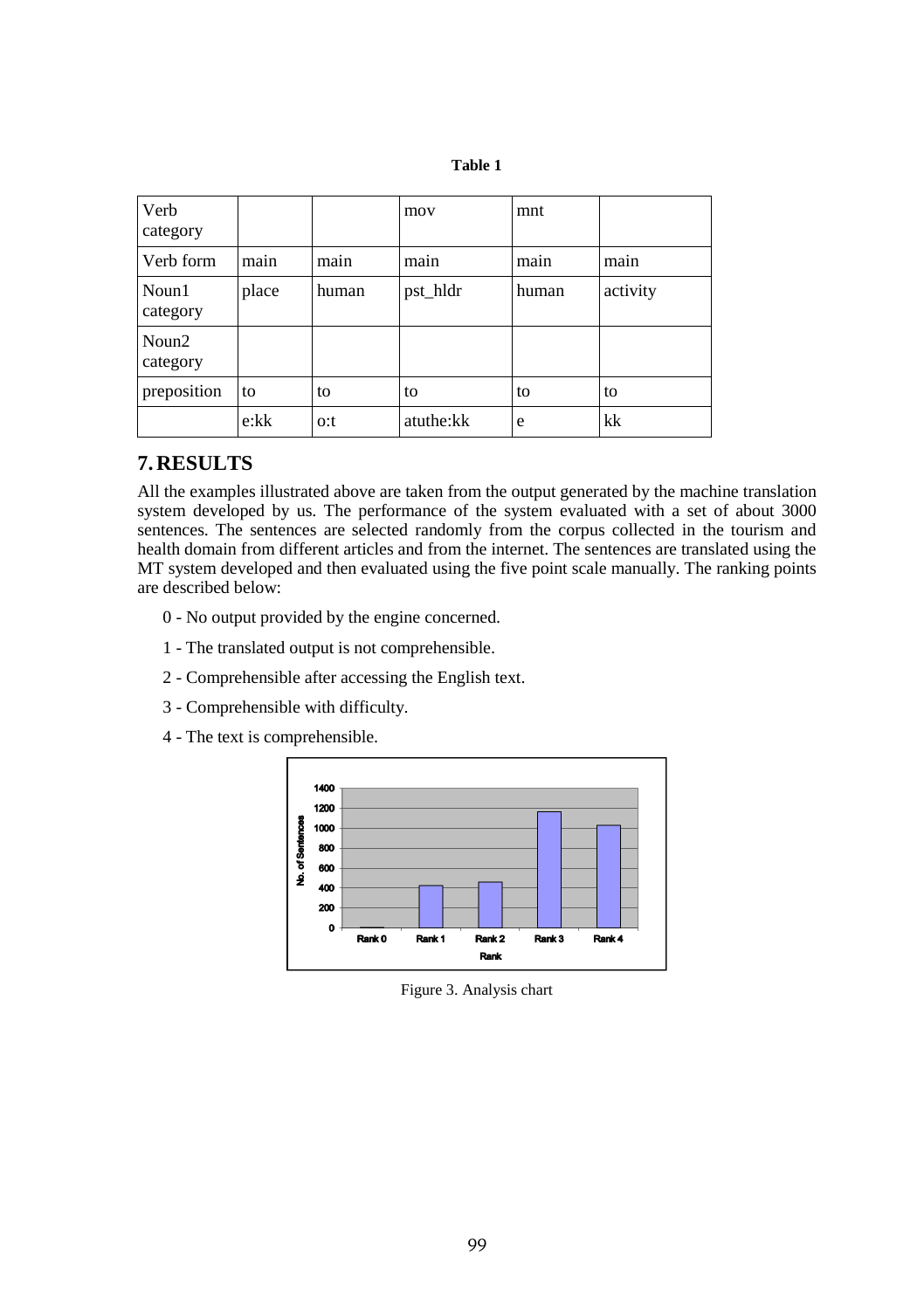Depending on the complexity of the sentence the output may contain all the possible alternate translations. This may vary from one sentence to hundreds of sentences. If the sentence is not grammatically correct and is extremely complex in nature, then the possibility of getting its translation is less. We have considered the first five translations for the evaluation. The evaluation done based on the methodology developed by C-DAC Pune. Fig. 4 below shows the sample output of the MAT system.

| AnglaMT<br>Translate<br>Mark<br>Help<br>Options | $ \Box$ $\times$                                   |  |  |  |
|-------------------------------------------------|----------------------------------------------------|--|--|--|
| $~\vee$ 24<br>Arial                             | 定<br>$\sqrt{20}$<br>FCWThinkel                     |  |  |  |
| <b>English</b>                                  | Malayalam                                          |  |  |  |
| The procession goes to Kottayam.                | ഘോഷയാത്ര കോട്ടയത്തിലേക്ക് പോകുന്നു .               |  |  |  |
| I have spoken to him already.                   | ഞാൻ ജതിനകം തന്നെ അവനോട് സംസാരിചിരിക്കുന്നു .       |  |  |  |
| am going to the king.                           | ഞാൻ രാജാവിന്റെ അടുത്തേക്ക് പോകുന്നു .              |  |  |  |
| Please listen to him.                           | റന്മവാന്മി അവനെ ശ്രദ്ധിന്മ്ക്കു .                  |  |  |  |
| He is going to the meeting.                     | അവൻ കൂടിക്കാഴ്ചയ്ക്ക് പോകുന്നു .                   |  |  |  |
| The procession came from Kottayam.              | ഘോഷയാത്ര കോട്ടയത്തിൽ നിന്ന് വന്നു .                |  |  |  |
| The road is blocked from Aluva to Ernakulam.    | റോഡ് ആലുവയിൽ നിന്ന് എറണാകുളം വരെ തടസ്പപ്പെട്ടു     |  |  |  |
| The police shot at the thief.                   | പോലീസുകാർ മോഷ്ഠാവിന്റെ നേർക്ക് രവടി രവച്ചു .       |  |  |  |
| When will you arrive at the office?             | നിങ്ങൾ കാര്യാലയത്തിൽ എപ്പോൾ എത്തിച്ചേരും ?         |  |  |  |
| Jane is waiting for you at the bus stop.        | ജേൻ ബസ് സോപിൽ നിങ്ങൾക്ക് വേണ്ടി കാത്തിരിക്കുന്നു . |  |  |  |
|                                                 |                                                    |  |  |  |
| <b>Back</b><br><b>Translation Finished</b>      | Split Cell<br>Merge Cells<br>Exit<br>k             |  |  |  |

Figure 4. Sample output of the MAT system

The system will give more than 70% accuracy for the simple sentences and about 50-55% accuracy for the complex sentences. The accuracy of the system customized for Malayalam is at par with the system that is originally designed for Indo-Aryan language family.

#### **Conclusions**

In this paper we have examined the contexts for the multiple meanings of the prepositions in English and their mapping patterns in Malayalam. On the basis of the semantic category of preceding and following nouns of the preposition and the category of verb, we have made an attempt to disambiguate the multiple meanings of selected prepositions. The work is implemented in the English Malayalam Machine Aided Translation system using AnglaBharati Technology developed by IIT Kanpur.

However, it is difficult to find out the translation equivalence for some of the prepositions in English, when we try to do the translation process especially for machine translation. For comprehensive rule we need further finer semantic categorization of verbs and nouns.

### **Abbreviations/Acronyms**

**main:** Main verb, **mov:** Motion verb, **mnt:** mental, **Noun1:** Noun after preposition, **Noun2:** Noun before preposition, **pst\_hldr:** post\_holder, **PAST**:Past, **FUT**: Future, **det**: Determiner, **QP**: Question Particle, **PP**: Postposition

#### **Acknowledgement**

We extend our sincere thanks to Prof. RMK Sinha and the people at IIT Kanpur, involved in the development of AnglaBharati Technology and to all the members of consortia involved in customizing AnglaBharati to different languages. The work is supported by the Ministry of Communication and Information Technology, Government of India sponsored project.